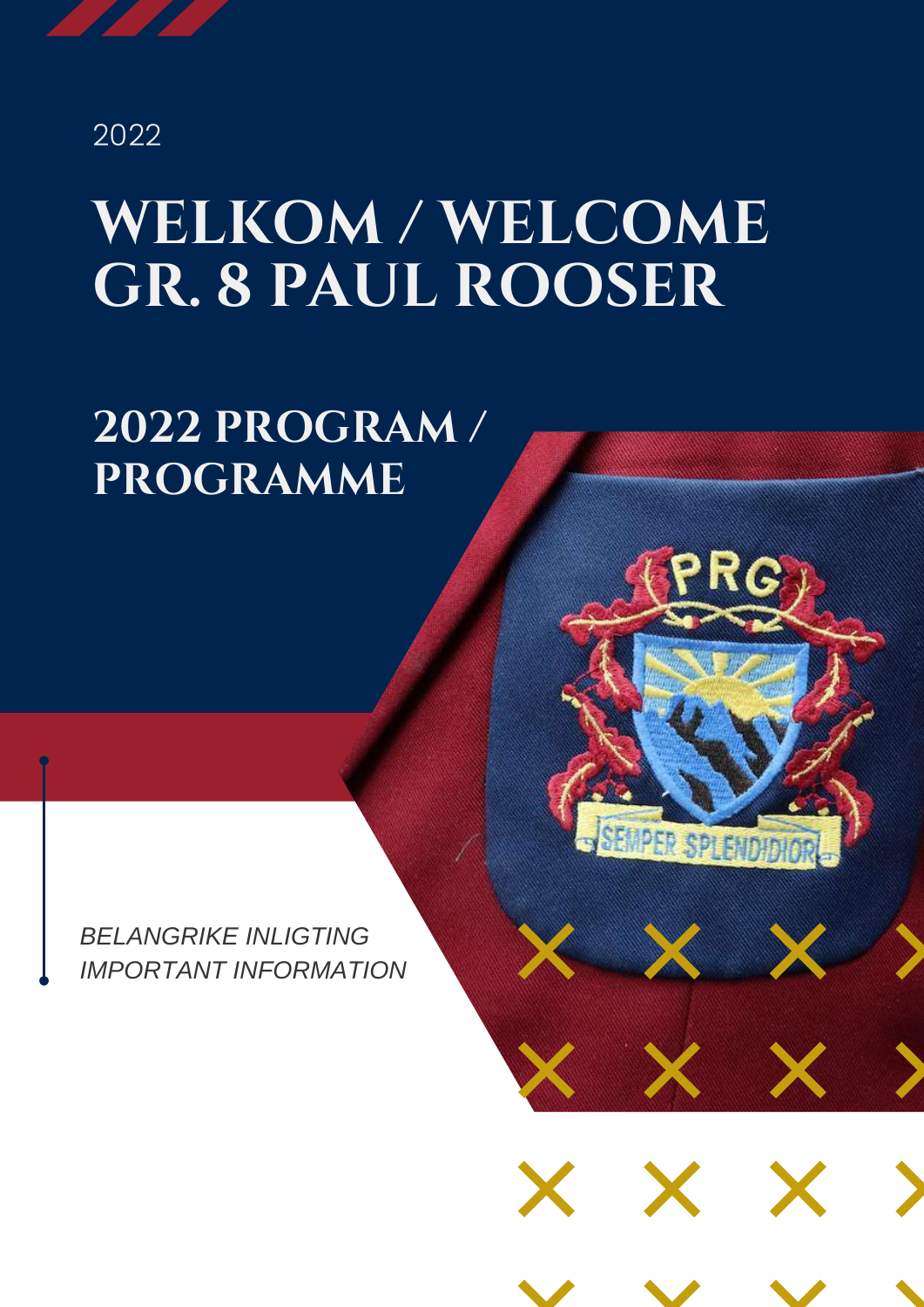

## **Inhoudsopgawe / Index**

| Letter from the Headboy /<br>Brief van die Hoofseun                                 |           |
|-------------------------------------------------------------------------------------|-----------|
| Programme / Program Week 1                                                          | $2 - 5$   |
| Buitemuurse Aktiwiteite & Skedule /<br><b>Extra Mural Activities &amp; Schedule</b> | $6 - 8$   |
| Kodes / Codes Background Information                                                | $9 - 13$  |
| <b>Frequently Asked Questions /</b><br>Algemene Vrae                                | $14 - 16$ |
| Kontakbesonderhede / Contact Details                                                |           |

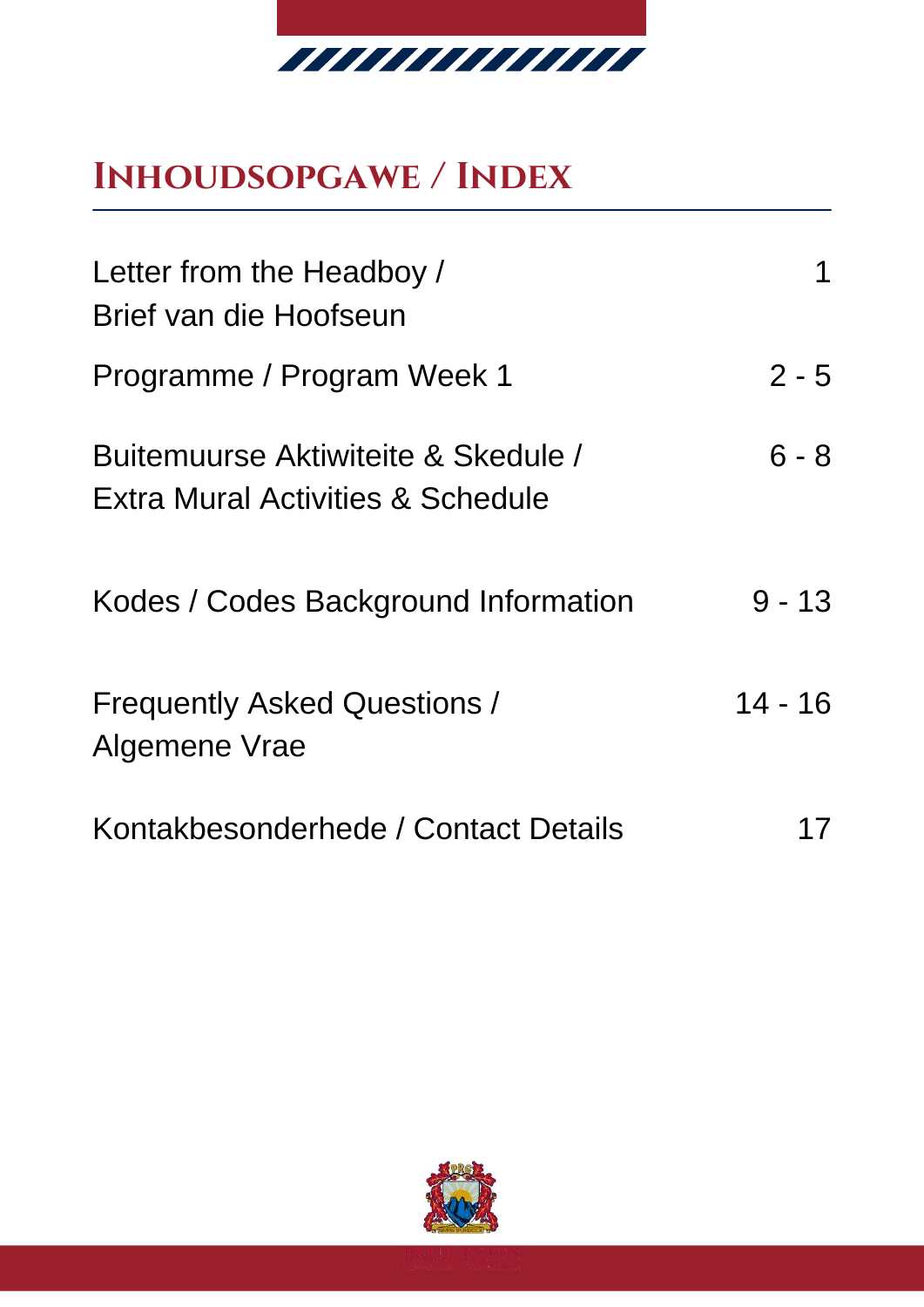

## **To the 157th INTAKE OF PAUL ROOSERS**



I would first of all like to congratulate you on your acceptance to Paul Roos Gymnasium. It is an outstanding achievement on its own to be accepted into such a prestigious school as this. In just a matter of time, you will walk into a new chapter of your life, the first of a completely different story. This will be the part of your life story where you meet 1300 new boys, all wearing the maroon blazer with pride, and where you will come to accept them as your brothers with a bond that is unbreakable.

Paul Roos Gimnasium bied vir alle leerders talle geleenthede om op die sportveld, kultureel en akademies tot die beste van hul vermoë te presteer. Gryp elke geleentheid met beide hande en met moed aan. Paul Roos is vir jou 'n tuiste weg van die huis af, 'n plek wat uitgebreide verhoudings bied en geleenthede waar jy op soveel verskillende maniere ontwikkel kan word. Die merkwaardige ding van ons skool is dat jy 'n plek sal sal vind waar jy voel jy inpas en jy jou passies kan uitleef, maak nie saak wat jy doen nie. Die personeel en afrigters hier by Paul Roos Gimnasium is van die hoogste standaard. Hulle dien as mentors, motiveerders en raadgewers en stel werklik belang in jou lewe as 'n jong Paul Rooser.

The Student Council's motto for next year is "Reset, Revive, Return". After the past two years with the devastating effects of Covid-19 on our school, it is important for schools to make sure that everyone still experiences a feeling of belonging. The time to reset and let The Roos return is now. It is in our hands to ensure that we revive what is precious to us, to restore all the small things that makes us who we are and to ensure that the feeling of belonging and pride is instilled in everyone. It will take a team effort and we will have to start from scratch. It comes down to you…

Ons is baie opgewonde oor die nuwe talent wat in 2022 by Paul Roos Gimnasium aansluit en ons hoop jy is net so opgewonde om deel van die Paul Roos-familie te word.

I hope that you enjoy the holiday with your friends and family. Rest well and when the new year comes, be ready for an unforgettable journey.

We look forward to meeting you!

#### **Semper Splendidior**

**ROCHÉ MEYER, HEADBOY 2022**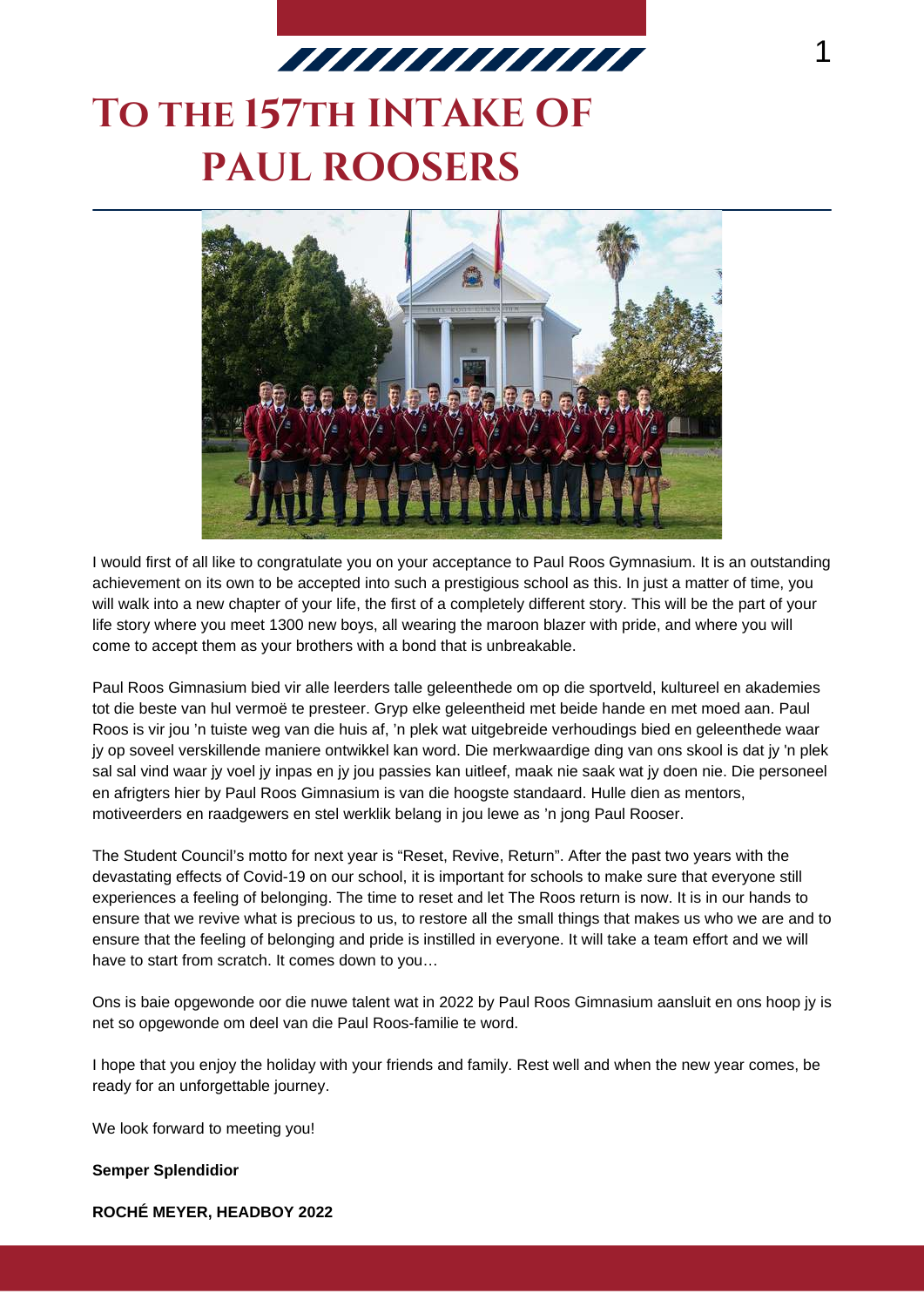

#### **Programme / Program Week 1**

#### **Tuesday 18 January**

- 08:45 Assemble around the circle, Japie Krige Hall
- 14:00 Skool verdaag
- 17:30 Assemble inside the Japie Krige Hall
- 18:00 Parents' Evening, Paul Roos Sentrum / Centre
	- Inligtingsaand
	- Parent & Staff social all encouraged to attend

## **Wat benodig jy?/ What do you need?**

#### **Morning at 08:45**

- Uitstapdrag: wit skoolhemp, broek en baadjie, GEEN DAS.
- Poster: A4, string tied at the two top corners (landscape), name, surname & nickname written on it.
- WKOD Vrywaringsvorm / WCED Consent form (ingevul & geteken).
- Cemisvorm (oorplasingsvorm, slegs vir Wes-Kaap Laerskole).
- POPIA Consent letter.
- No school books during the first week.
- You will receive your school bag at school on the first day
- Notaboek & pen.
- Lunch & drinks (enough water). Roosinbosch cafeteria will be open.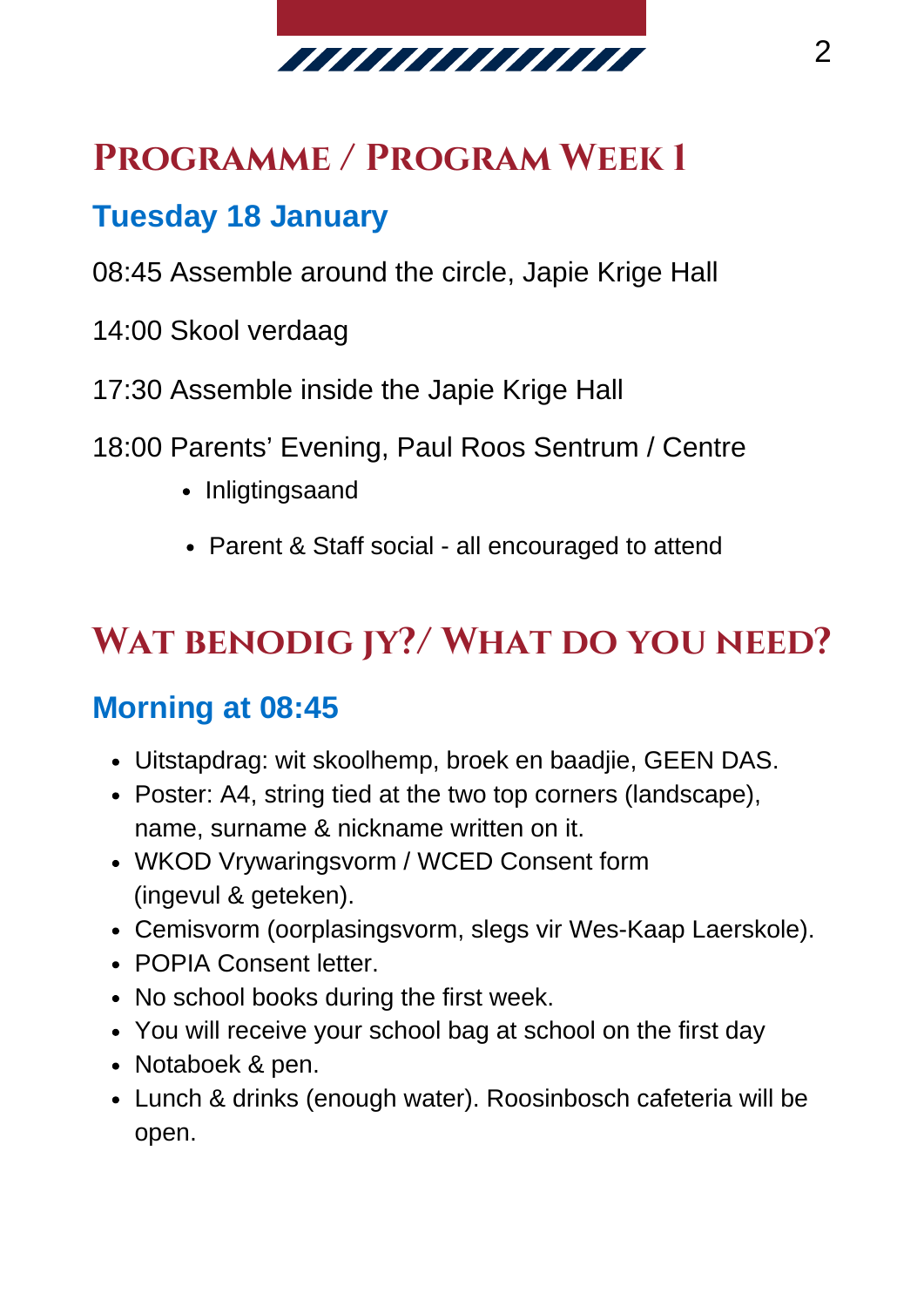

## **Wat moet jy ken / What do you need to know about Paul Roos Gymnasium?**

- Skoollied in Engels & Afrikaans
- Code of honour
- Geskiedenis
- Information available at [paulroos.co.za](https://paulroos.co.za/)

#### **Afternoon at 17:30**

Stepouts: white school shirt, grey shorts/pants and blazer. NO TIE

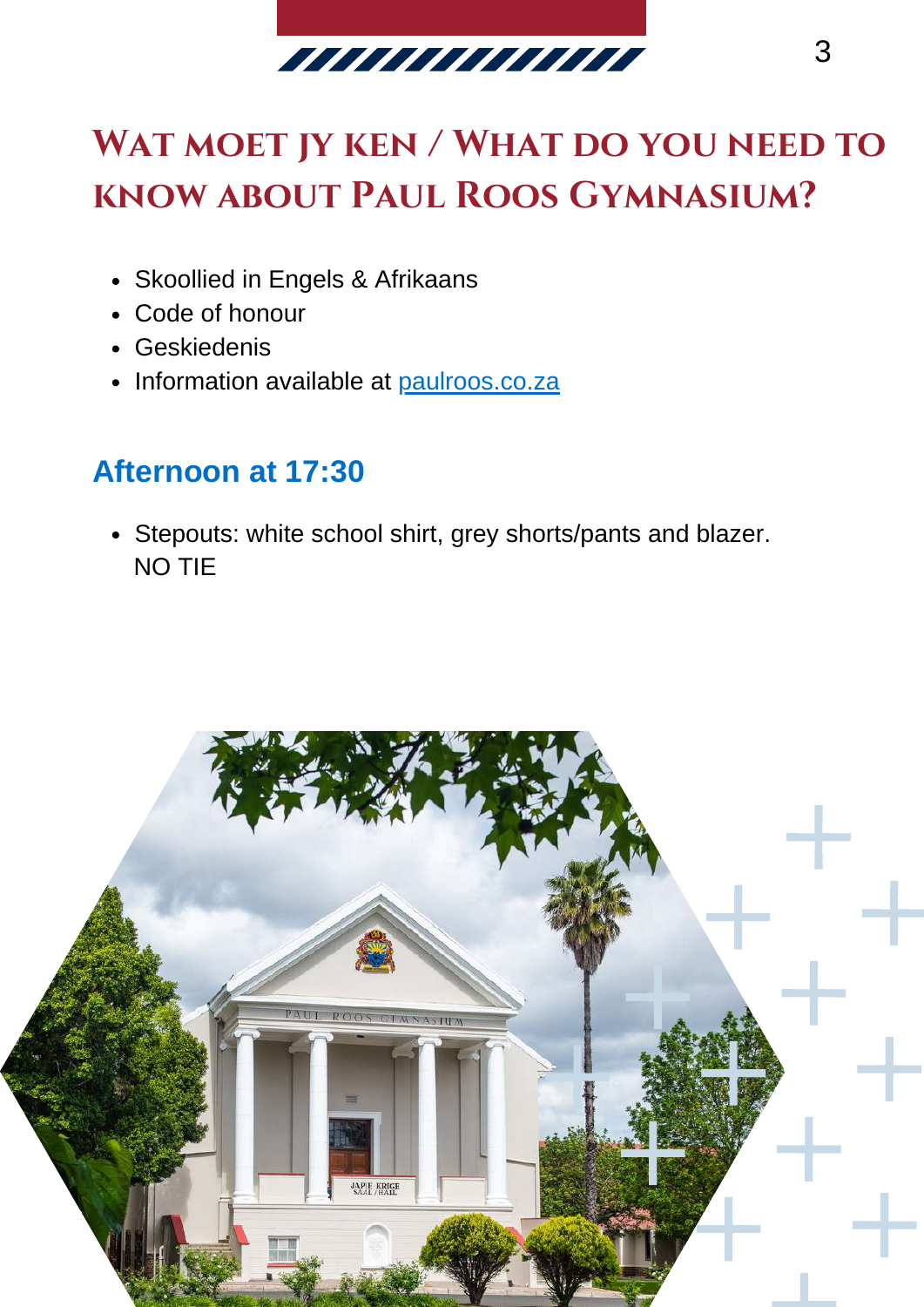

#### **Woensdag & Donderdag 19 & 20 Januarie**

- 07:40 School starts
- 14:20 Skool verdaag

#### **Friday, 21 January**

07:30 Assemble inside the Japie Krige hall (interhouse athletics)

14:20 Skool verdaag, collection at Markötter

17:30 Assemble inside Japie Krige hall & sleep over

#### **Wat benodig / What you need?**

#### **Morning at 07:30**

- Drag: PRG LO-hemp, PRG LO-broek, tekkies & wit sokkies.
- Sunscreen, enough fluids, food and/or tuck shop money.
- No valuables.

#### **Afternoon at 17:30**

- Uitstapdrag: wit skoolhemp, skoolbroek en -baadjie, GEEN DAS
- Sleeping bag & pillow
- Gemaklike klere vir braai & oorslaap
- Bring-and-Braai requirements: meat, cooldrink, side dish (bun, salad or fruit), cutlery, crockery (paper plate, knife & fork)
- LET WEL: Koshuisleerders se Bring-en-Braai-benodighede word voorsien
- IMPORTANT: all clothing clearly marked, no valuables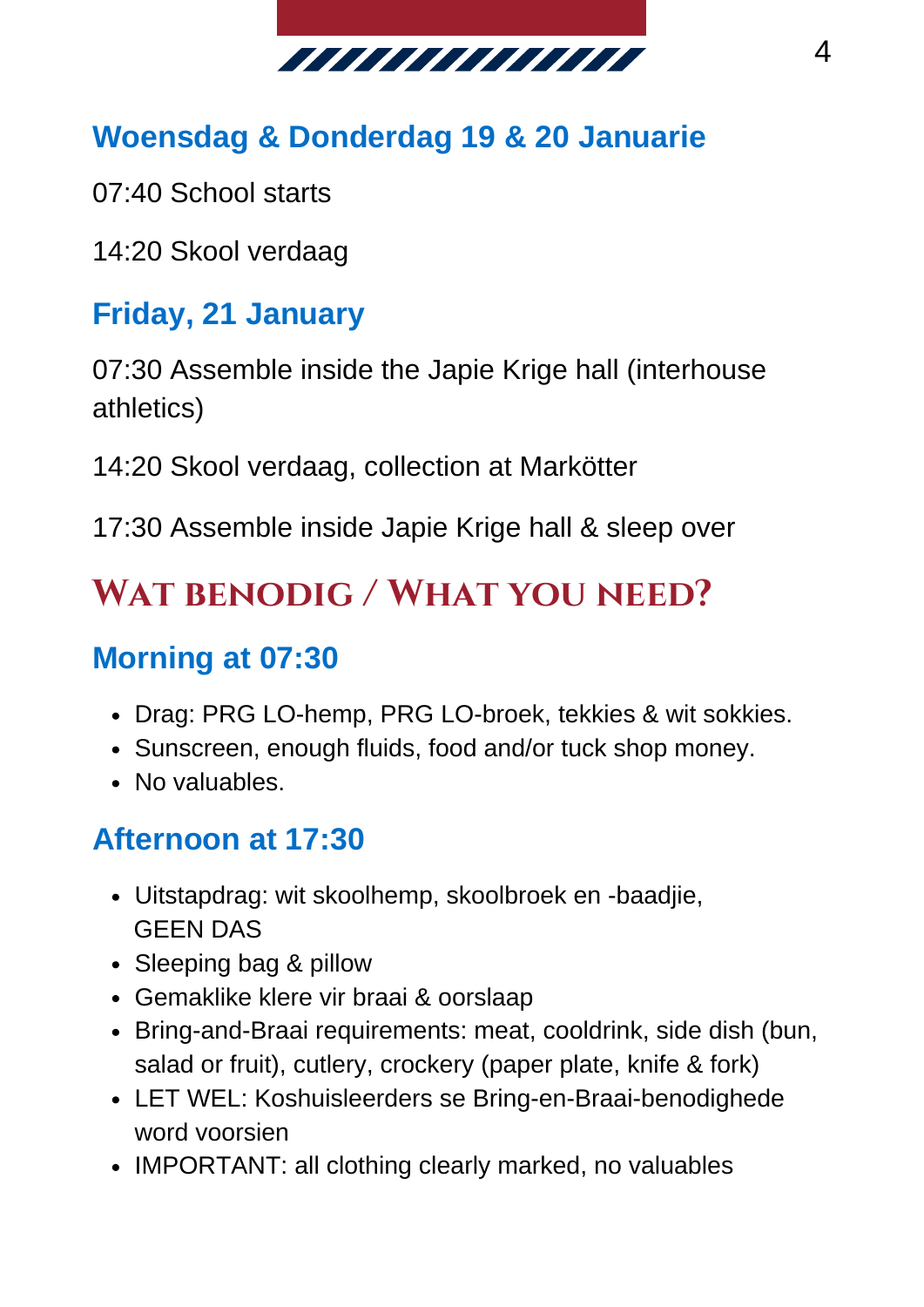

#### **Saterdag, 22 January**

05:30 – 06:00 Parents may fetch Gr8's from the Japie Krige Hall

- LET WEL: Parkering slegs by parkeerarea voor die koshuise (dadelik links nadat u by die hoofhek ingery het).
- IMPORTANT: All parents invited to attend this very special ceremony – don't miss it

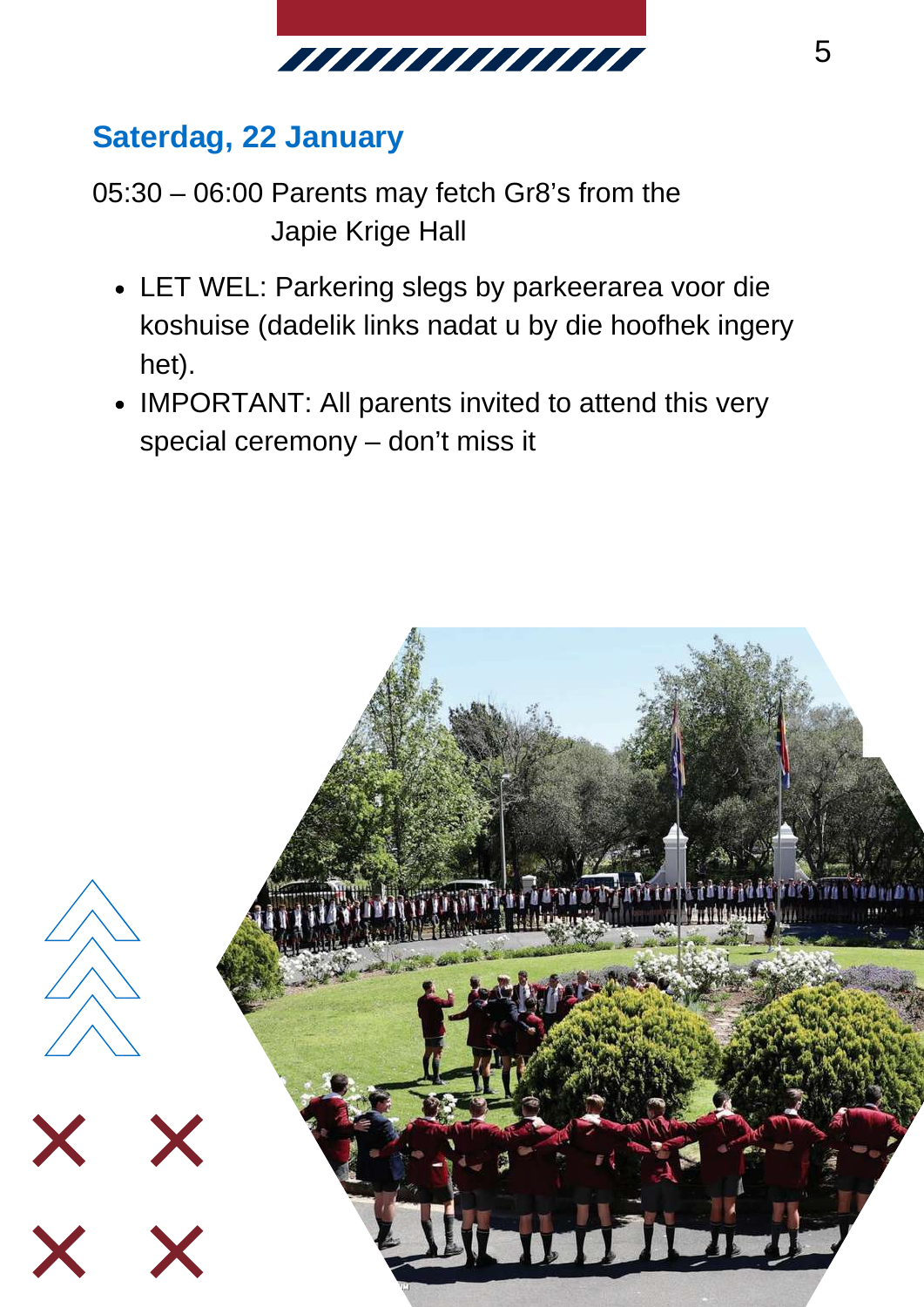## *MUUMUMUU*

6

## **Buitemuurse Aktiwiteite & Skedule / Extra Mural Activities & Schedule**

| <b>AKTIWITEIT</b>               | <b>DAG</b>             | TYD                        | <b>PLEK</b>        | <b>KONTAKPERSOON</b>                              |
|---------------------------------|------------------------|----------------------------|--------------------|---------------------------------------------------|
|                                 |                        | KULTUUR/CULTURE            |                    |                                                   |
| PRG Big Band                    | Maandag                | 14:45-17:00                | <b>PRG Sentrum</b> | Me Cara Brand<br>cbrand@paulroos.co.za            |
| <b>Drumline</b>                 | <b>TBC</b>             | <b>TBC</b>                 | Music room         | Mnr Mark Augustin<br>maugustin@paulroos.co.za     |
| *Koor/Choir                     | Maandag                | 18:00-20:00                | <b>PRG Sentrum</b> | Me Wikje Terblanche<br>wterblanche@paulroos.co.za |
| **Toneel                        | Dinsdag &<br>Donderdag | 17:00-20:00<br>17:00-20:00 | Japie Krige saal   | Mnr Brink Nelson<br>bnelson@paulroos.co.za        |
| Video- en filmklub              | <b>TBC</b>             | <b>TBC</b>                 | <b>TBC</b>         | Me Emma Wiehman<br>ewiehman@paulroos.co.za        |
| English debating                | <b>TBC</b>             | <b>TBC</b>                 | K37                | Mr Timothy Pienaar<br>tpienaar@paulroos.co.za     |
| League Debates                  | Wednesday              | <b>TBC</b>                 | <b>PRG</b>         | Mr Timothy Pienaar<br>tpienaar@paulroos.co.za     |
| <b>Public Speaking</b><br>(Eng) | <b>TBC</b>             | <b>TBC</b>                 | K37                | Mr Timothy Pienaar<br>tpienaar@paulroos.co.za     |
| Afrikaans Debat                 | Woensdae               | 18:00-20:00                | <b>K23A</b>        | Me Adia v Staden:<br>avstaden@paulroos.co.za      |
| Afrikaans Redenaars             | Woensdae               | 14:30-16:00                | <b>K19A</b>        | Mnr Brink Nelson:<br>bnelson@paulroos.co.za       |

\*Auditions will be held during school hours during the first week.

\*\*Toneel/Drama oudisies vind plaas op Dinsdag 1 Maart om 17:00 - 20:00 in die Japie Krige saal.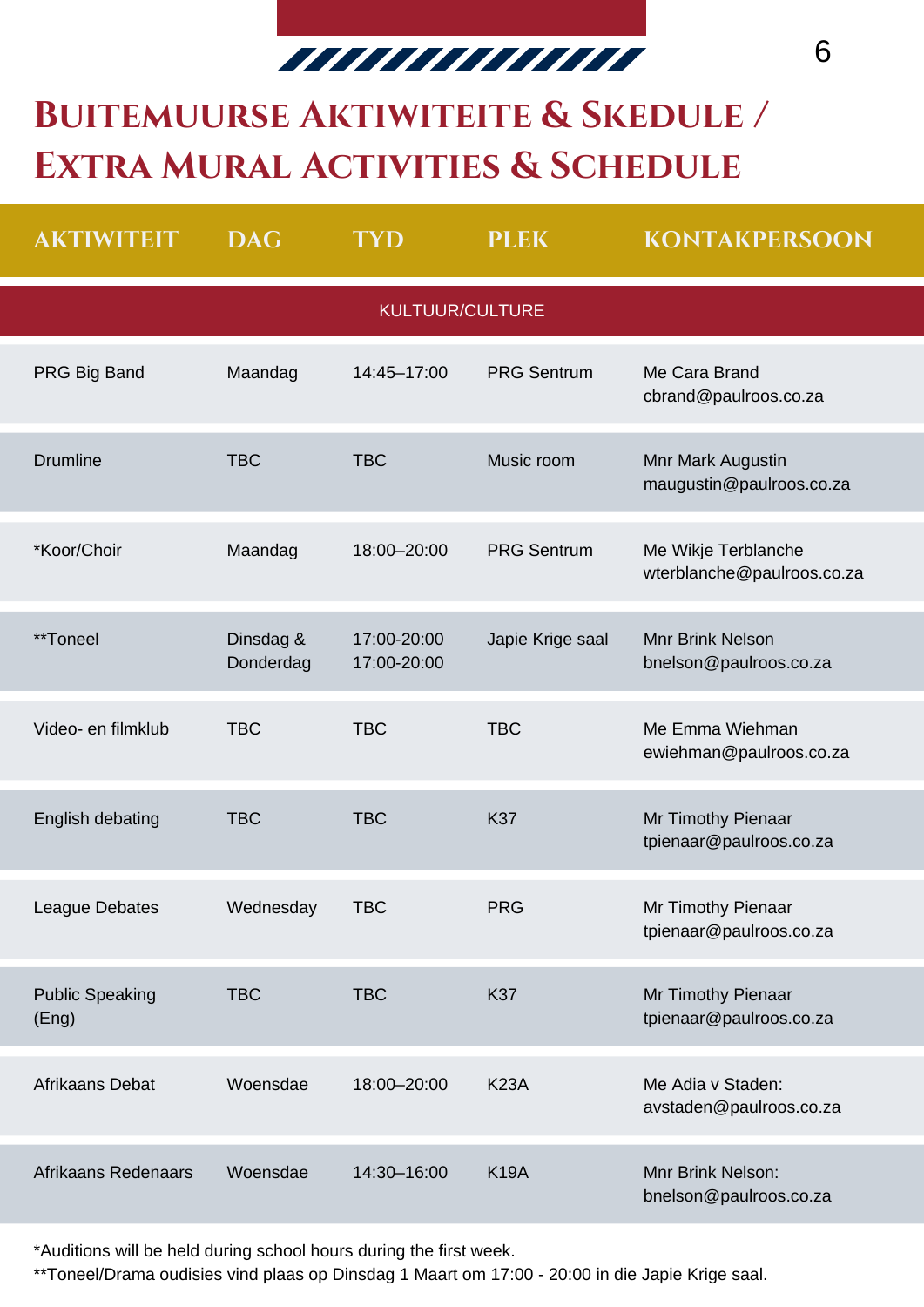

| <b>ACTIVITY</b>                      | <b>DAY</b>                                | <b>TIME</b>                                | <b>PLACE</b>                  | <b>CONTACT PERSON</b>                                  |
|--------------------------------------|-------------------------------------------|--------------------------------------------|-------------------------------|--------------------------------------------------------|
|                                      |                                           | <b>BROTHERHOOD</b>                         |                               |                                                        |
| JAM (Christian<br>Society)           | Dinsdag                                   | 1ste pouses                                | Japie Krige saal              | Mnr Luan van der Vyver<br>lvdvyver@paulroos.co.za      |
| Societas<br>Rivierskoonmaak          | Woensdag                                  | 14:30-15:30                                | Eersterivier<br>(oorkant PRG) | Me Robyn Pienaar<br>rpienaar@paulroos.co.za            |
| Mentorprogram                        | Woensdae                                  | 1ste pouse<br>"Brotherhood<br><b>Break</b> | Op skoolgrond<br>(afgespreek) | Me Anita Cronjé<br>acronje@paulroos.co.za              |
|                                      |                                           | <b>SPORT</b>                               |                               |                                                        |
| Gholf/Golf                           | Proewe<br>Son. 23 Jan                     | 11:30                                      | Devonvale Golf<br>Club        | Mnr Lucas Roothman<br>Iroothman@paulroos.co.za         |
| Gholf/Golf                           | Mondays                                   | 15:00                                      | De Zalze                      | Mnr Lucas Roothman<br>Iroothman@paulroos.co.za         |
| Krieket/Cricket<br>(All u14 teams)   | Dinsdae &<br>Donderdae                    | 14:30-16:00<br>14:30-16:00                 | PRG Oval of<br>Markötter      | Mnr Piet Botha<br>pbotha@paulroos.co.za                |
| Skaak/Chess                          | Tuesday &<br>Thursday                     | 14:30-16:30<br>14:30-16:30                 | W1                            | Me Chrystal Samuel<br>csamuel@paulroos.co.za           |
| Muurbal/Squash<br>(Vir somerseisoen) | Dinsdae &<br>Donderdae                    | $14:45 - 16:15$<br>$14:45 - 16:15$         | <b>MATIES</b>                 | <b>Mnr Gerrit Conradie</b><br>gconradie@paulroos.co.za |
| Tennis<br>(Vir somerseisoen)         | Dinsdae &<br>Donderdae                    | 14:30-15:30<br>14:30-15:30                 | Tennisbane                    | Me Amè Greyling<br>agreyling@paulroos.co.za            |
| eSport<br>Term 1 and 4               | Different schedules per team<br>and title |                                            | From home or<br>school        | Mnr JH Stoltz<br>jstoltz@paulroos.co.za                |
| Atletiek/Athletics                   |                                           | Interhouse Athletics on Friday 21 Jan      |                               | Mnr Dorfling Terblance<br>dterblanche@paulroos.co.za   |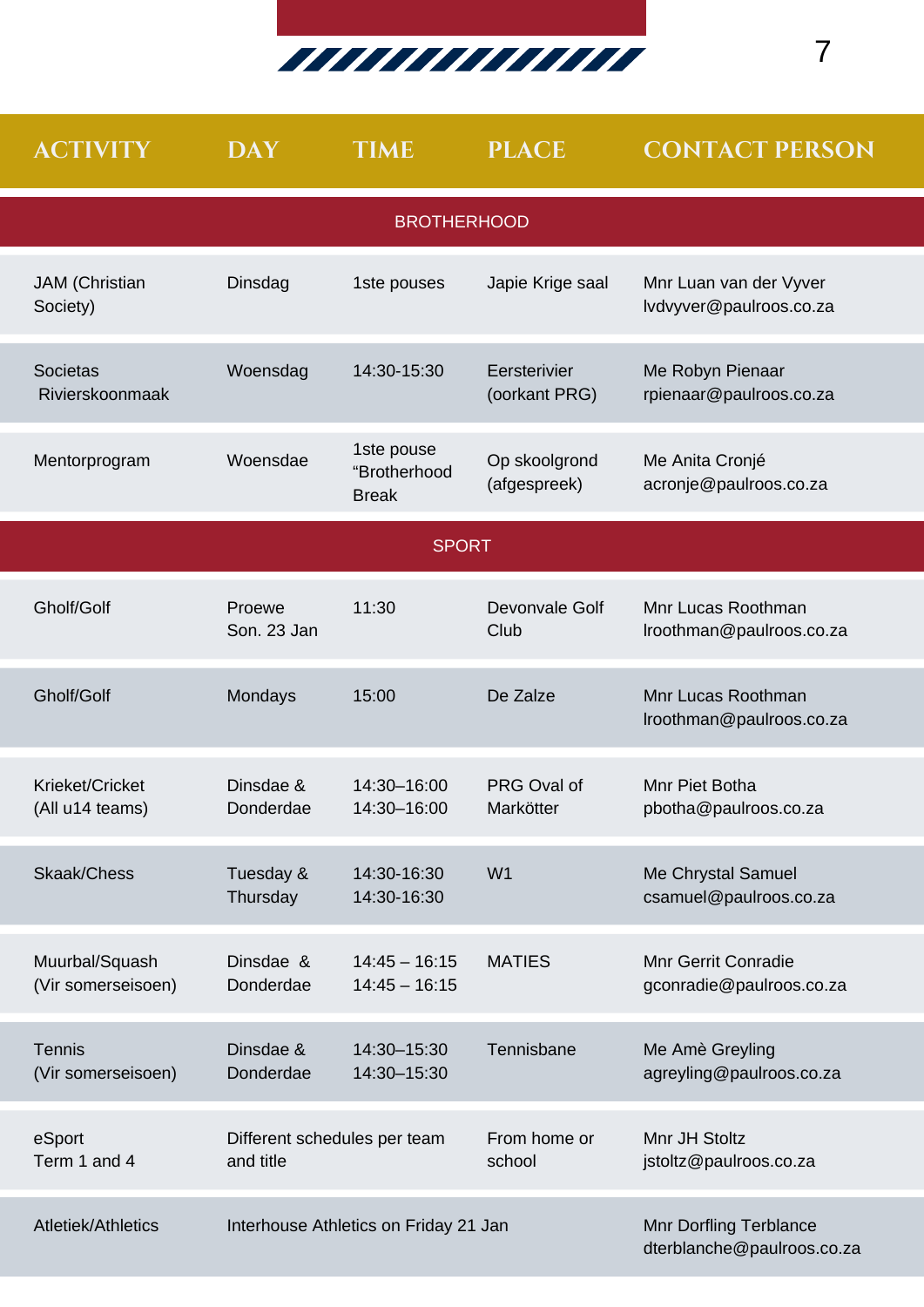

| <b>AKTIWITEIT</b>                                                                                                                                                                                        | <b>DAG</b>                        | <b>TYD</b>                                 | <b>PLEK</b>                           | <b>KONTAKPERSOON</b>                               |
|----------------------------------------------------------------------------------------------------------------------------------------------------------------------------------------------------------|-----------------------------------|--------------------------------------------|---------------------------------------|----------------------------------------------------|
|                                                                                                                                                                                                          |                                   | <b>SPORT</b>                               |                                       |                                                    |
| Landloop/Cross<br>country                                                                                                                                                                                | Monday &<br>Thursday              | 17:00-18:00<br>17:00-18:00                 | Markötter                             | Me Hanlie Horne<br>hhorne@paulroos.co.za           |
| Rugby                                                                                                                                                                                                    | Proeweweek 7 - 12 Maart           |                                            |                                       | Mnr Corné Uys<br>cuys@paulroos.co.za               |
| Hokkie/Hockey                                                                                                                                                                                            | 17 Feb                            | Hit-off Function for all hockey parents on |                                       | Mr. Ashlin Freddy<br>afreddy@paulroos.co.za        |
| Sokker/Soccer                                                                                                                                                                                            |                                   | Pre-season will start on Wednesday 2 March |                                       | Mnr. Edmund Pietersen<br>epietersen@paulroos.co.za |
| Waterpolo 14A-D<br>14A<br>14A-D                                                                                                                                                                          | Dinsdag<br>Wednesday<br>Donderdag | 15:00-17:00<br>15:45-17:15<br>15:00-17:00  | <b>PRG Swimming</b><br>pools          | Mnr Vaughn Marlow<br>vmarlow@paulroos.co.za        |
| Fietsry/Cycling<br>Training will start on Mon 28 Feb at 15:00-16:45<br>Mon: Beginners and social ride<br>Tues: PRG mini-race<br>Wed: Advanced ride for all senior & advanced riders<br>Thurs: Skills day |                                   |                                            | Mr Ben Puddu<br>bpuddu@paulroos.co.za |                                                    |
| <b>CAMPS/KAMPE</b>                                                                                                                                                                                       |                                   |                                            |                                       |                                                    |
| Gr8 Pa en Seun kamp/Gr8 Father & son camp                                                                                                                                                                |                                   |                                            | 18 - 20 Feb                           | PRG Big Band<br>18 - 20 Feb                        |
| PRG Koorkamp (dagkamp)                                                                                                                                                                                   |                                   | 25-27 Feb                                  |                                       |                                                    |
| <b>LEADERSHIP/LEIERSKAP</b>                                                                                                                                                                              |                                   |                                            |                                       |                                                    |

8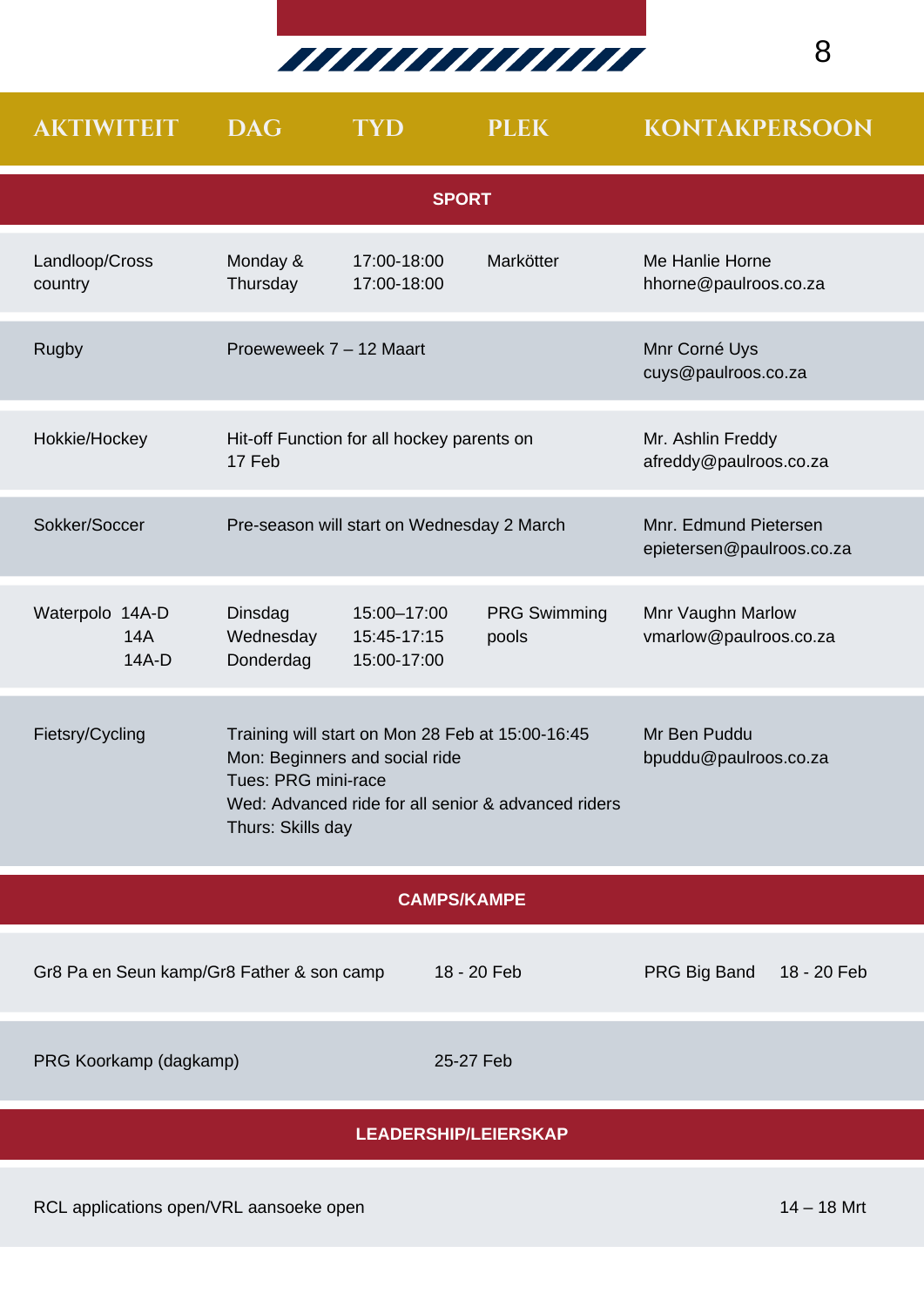#### TITI TITI TITI TE **SPORT Agtergrond Inligting**

**PRG Sport:** PRG offers 13 sport codes including; athletics, cross-country, cricket, golf, hockey, mountain biking, rugby, soccer, swimming, water polo, tennis, squash and chess.

9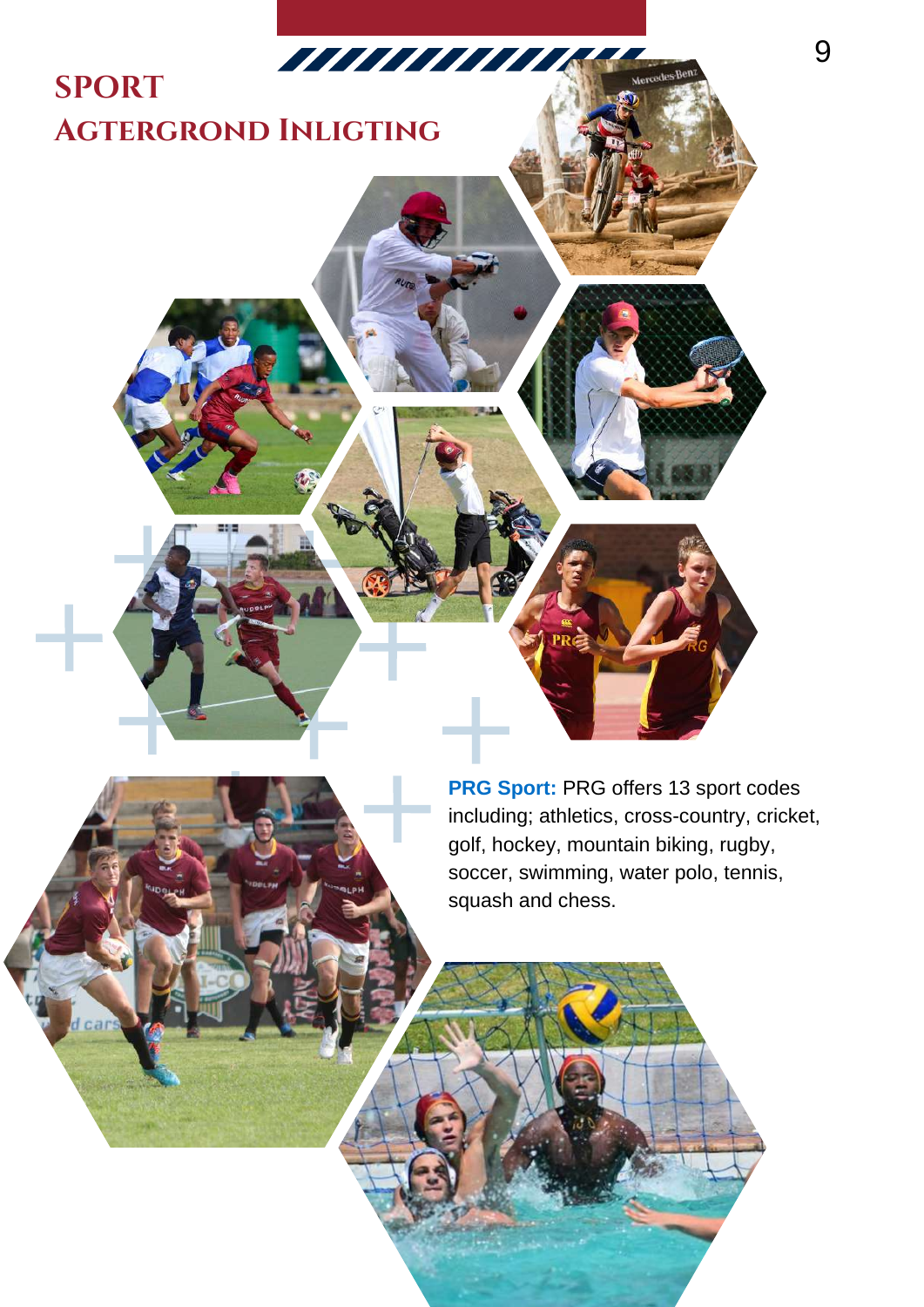

#### **Kultuur / Culture Background Information**



**Choir:** Paul Roos Gymnasium boasts with an award-winning choir of 100-120 boys from grade  $8 - 12$ . The choir was appointed as the best boys' choir in South Africa at the ATKV National Applous Competition in 2015 and 2019.

**PRG Sanggroep:** Die PRG Sanggroep is 'n groep van 20-25 van die beste senior (gr 10-12) sangers in die koor. Hulle sing meer gereeld en by 'n verskeidenheid van geleenthede en sing meer uitdagende werke.





**Drumline:** The PRG drum core consists of approximately 12 learners that play a variety of drums. Together they produce a rhythmic festival of sound that provides entertainment at sporting events. They also compete in local Eisteddfods.

**Debat:** Afrikaans debat by Paul Roos neem verskeie formate aan afhangende van die kompetisie waaraan deelgeneem word. ATKV-debat en Dink-of-Sink is die twee groot kompetisies waaraan deelgeneem word, maar daar is verskeie prettige informele geleenthede om jou debatsvermoëns te kom beoefen.





**Afrikaans Redenaars:** As jy oortuigend kan praat of jy wil leer hoe om mense te oorreed, dan is redenaars 'n goeie beginpunt. PRG neem jaarliks aan redenaarskompetisies deel, met beide voorbereide en onvoorbereide toesprake. Hierdie kompetisies sluit Radikale Redenaars, Oppie Tong Af, ATKV-Redenaars en Podiumpret in.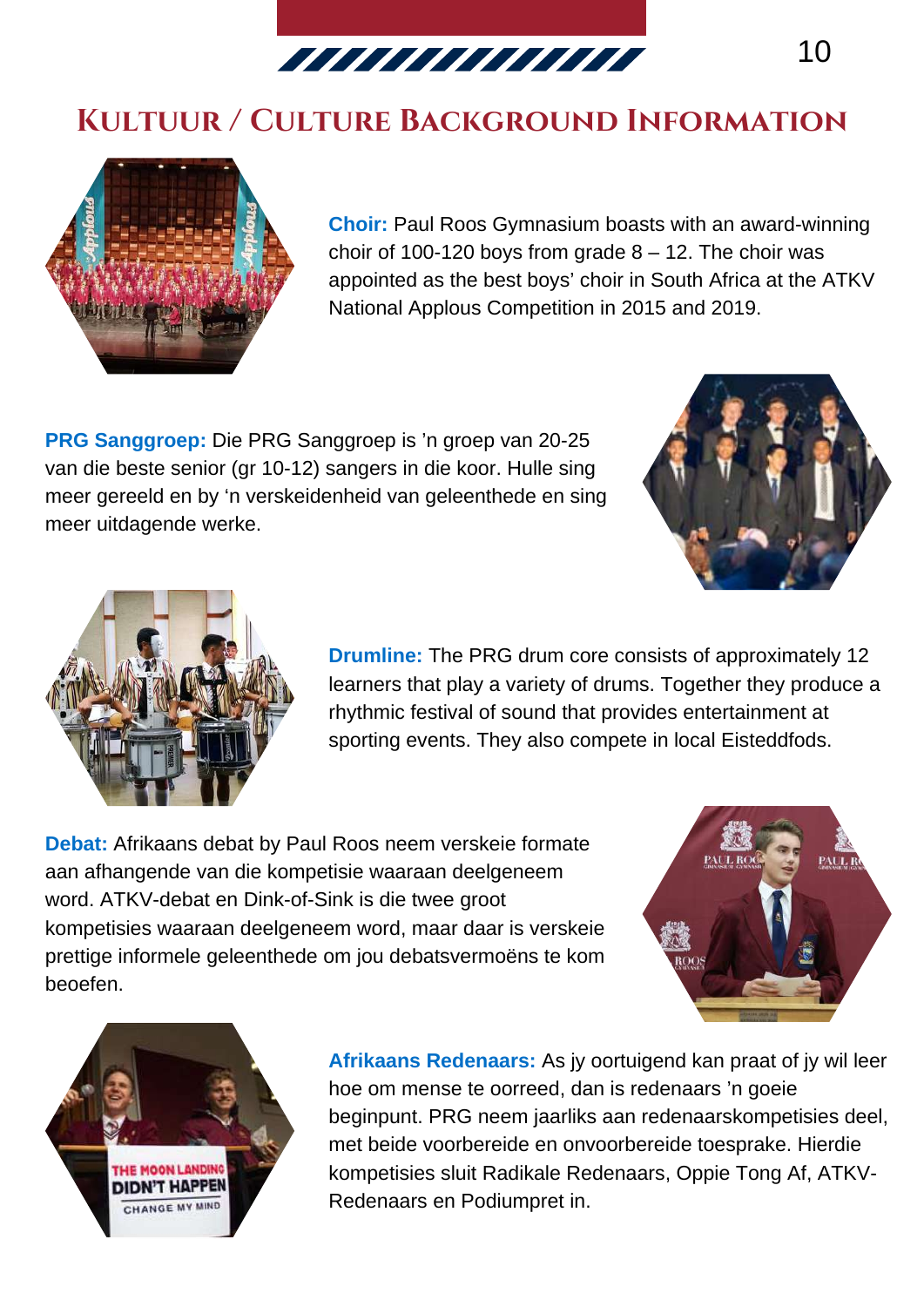



**English debating:** English-speaking learners are welcome to come and join a debating team. With a formal Boland debating league, you quickly learn to think on your feet and respond eloquently.

**English Public Speaking:** If you prefer a more formal presentation, consider entering one of the many public speaking opportunities including Toastmasters, Rotary oratory competitions and the like.





**eSport:** At this point League of Legends and Rocket league will be available to the Gr. 8s and CSGO for the seniors. The interest in other titles like FIFA, DOTA2 or Clash Royal will be investigated. The Paul Roos eSport team won the national league again this year for the 4th consecutive year.

**Stringendo strykorkes:** Hierdie is 'n Bloemhof-gebaseerde orkes. Alle Paul Roos leerders wat 'n strykinstrument (viool, tjello, ens.) speel word uitgenooi om in hierdie orkes te speel.





**PRG Big Band:** This Jazz band consists of brass and percussion instruments. If you would like to learn a brass instrument, please refer to the Young Virtuosi Project.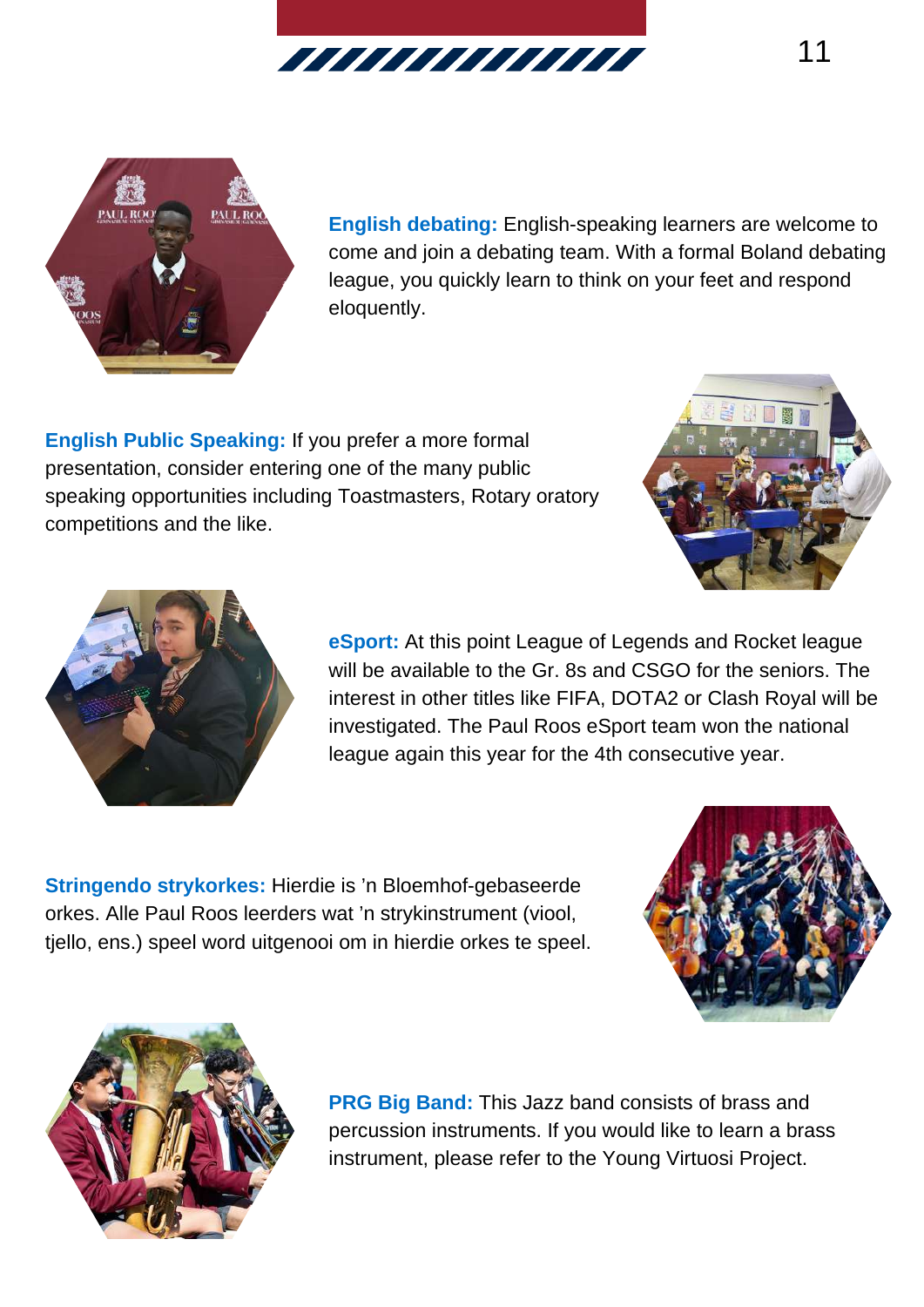7777777777777777777



**Toneel:** Elke jaar neem die toneelspan 'n vars toneelproduksie na verskeie tienertoneelfeeste insluitend: Klein Libertas-, Durbanville-, Fraserburg- en ATKV-tienertoneelfees. Leerders word uitgenooi om in alle aspekte van 'n toneelproduksie te kom deelneem – beligting, klank, verhoogbestuur en toneelspel.

**Young Virtuosi:** Die Young Virtuosi Projek nader kinders van omliggende laerskole en bied vir hul formele trompeten tromboonlesse aan. Op hierdie manier skep ons 'n voedingsbron vir Paul Roos se orkes en berei toekomstige Paul Roos leerders voor vir die hoë musiek standaard van die skool.

**Paul Roos Rock Band/s:** If you are an avid guitar, bass guitar, drums, keyboard player, or enjoy singing in front of people, consider joining a PRG rock band. Each band plays their own repertoire and is mentored by a music teacher.

**Publikasies:** As jy 'n loopbaan in joernalistiek oorweeg, of sommer net graag skryf en 'n lewendige bealngstelling in alles het, is redaksielid van Semper en Concipio 'n goeie beginpunt. Jy kan as verslaggewer en/of fotograaf al by die span aansluit.

**Videoproduksie- en filmklub:** Die klub behartig die maak van die kortfilm vir die Nasionale Filmit-kompetisie asook die skep van addisionele skoolverwante beeldmateriaal. Hier ontwikkel jy tegniese en praktiese vaardighede binne die filmindustrie. Filmbesprekings word aangebied om verdere waardering te kweek. Kontak gerus vir Juffrou Wiehman: ewiehman@paulroos.co.za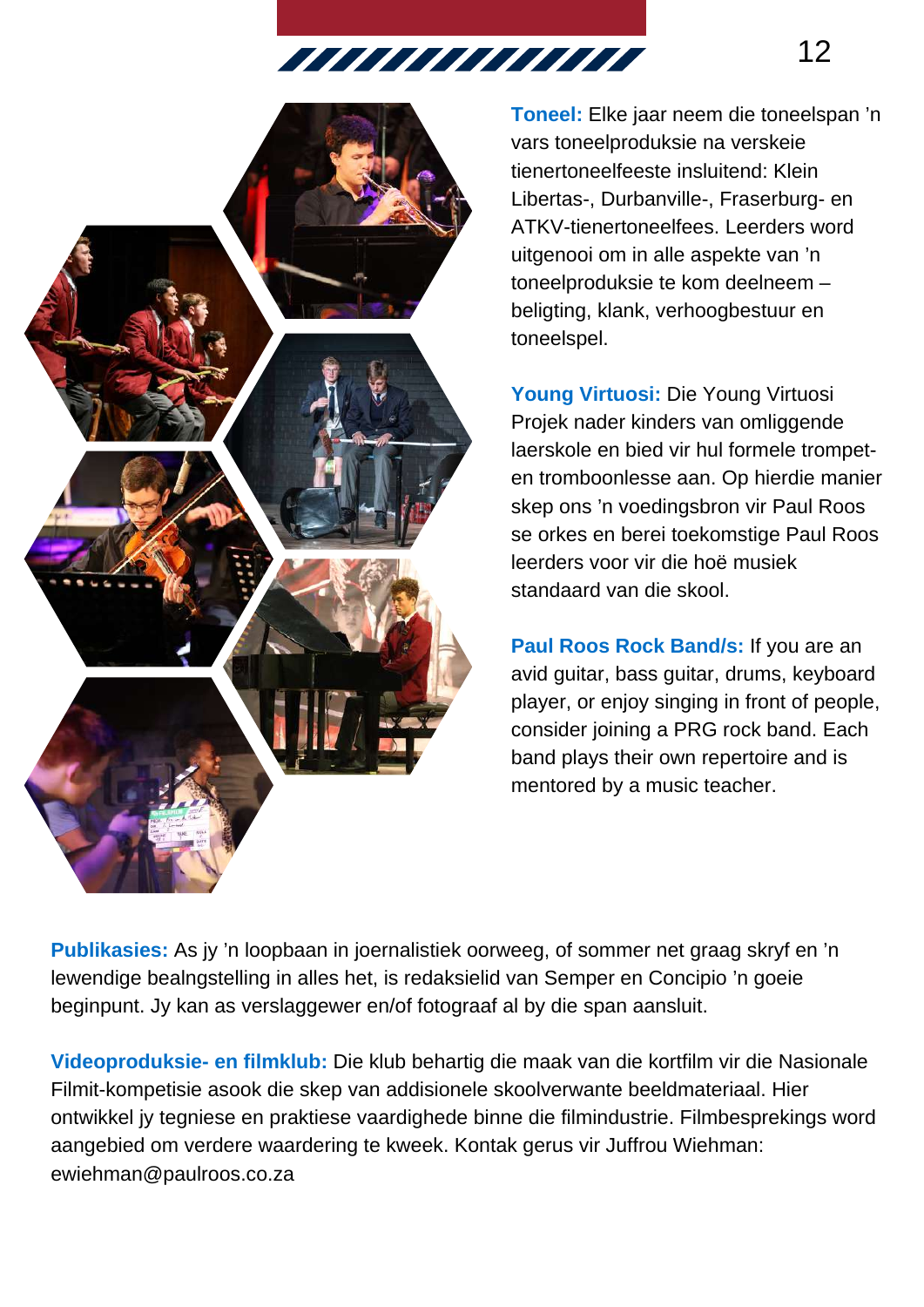

#### **Brotherhood activities Background Information**



**JAM (Jesus And Me):** The Christian society of PRG, strives to create a platform for Paul Roosers to live out and grow in their faith. Learners from all grades gather every Tuesday at first break for testimonies, teaching and fellowship. JAM also hosts various camps, outreaches and hikes throughout the year.

**Mentorprogram:** Taking on grade 8 can be both challenging and exciting. Om te verseker dat elke graad 8-leerder die meeste uit Paul Roos Gimnasium kan put, neem om en by 120 matriekleerders die verantwoordelikheid as mentors aan. The mentor programme grants the opportunity for the necessary life skills to be transferred through this Paul Roos Brotherhood. Mentors inisieer geleenthede vir gesprek en wakker deelname by die skool aan. 'n Voorbeeld hiervan is Woensdae eerstepouse wat bekend staan as Brotherhood break.







**Societas:** As the community outreach programme at PRG, Societas aims to encourage learners to become contributing members of their societies. Programmes and once-off projects focus on improving the lives of our community members, but also instilling a love and respect for our environment. Learners can take part in weekly programmes that take place after school, or they can keep their eyes out for the once-off projects that are run throughout the year. Through Societas, learners are able to earn service hours, which may lead to earning the highly sought-after Superman badge.

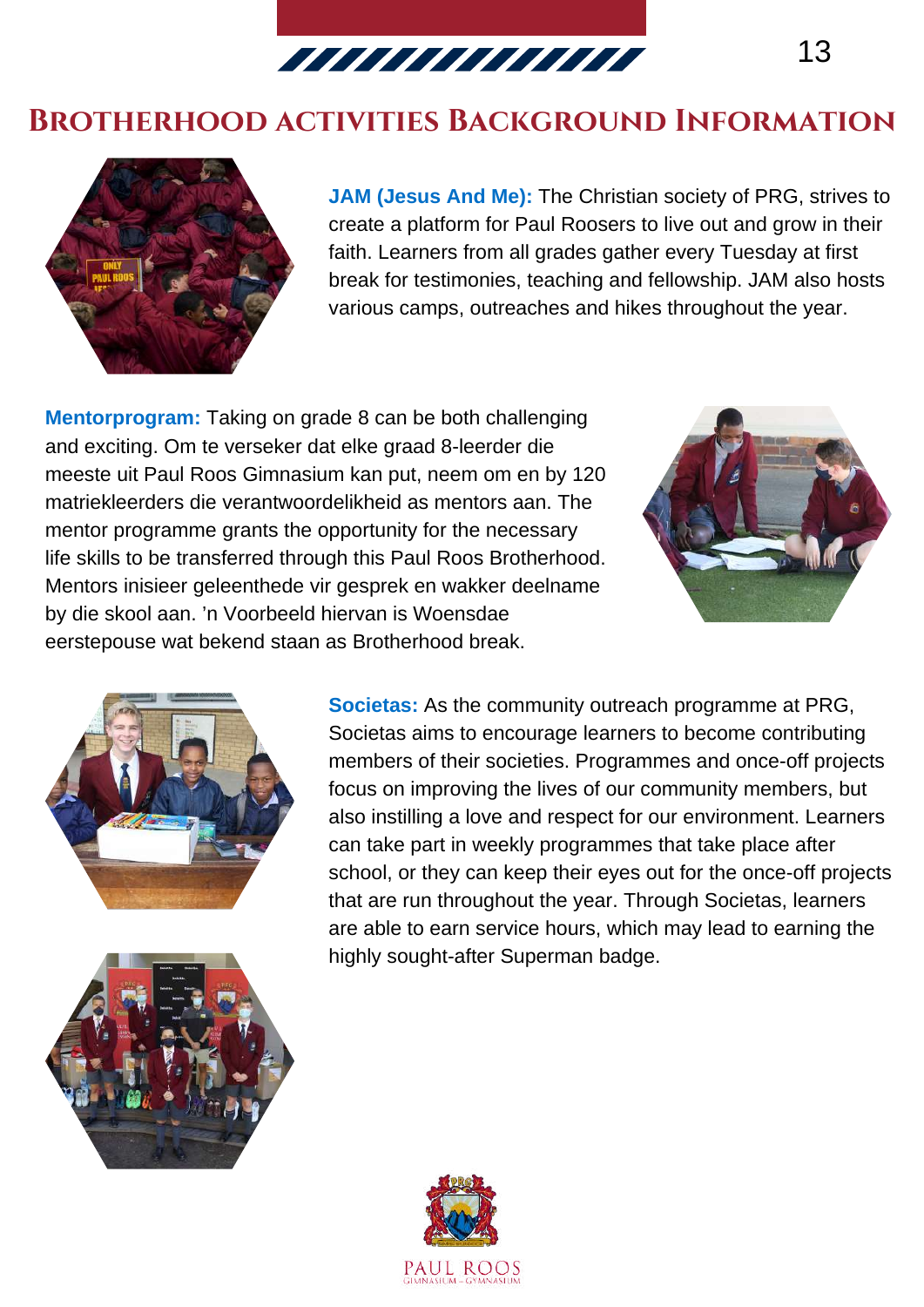

#### **Frequently Asked Questions / Algemene Vrae**

| <b>QUESTION/VRAAG</b>                                                                                                | <b>ANSWER / ANDWOORD</b>                                                                                                                                                                                                                                                                                                                                                                                                                                     |
|----------------------------------------------------------------------------------------------------------------------|--------------------------------------------------------------------------------------------------------------------------------------------------------------------------------------------------------------------------------------------------------------------------------------------------------------------------------------------------------------------------------------------------------------------------------------------------------------|
| YOU NEED TO SEND AN EMAIL TO<br>THE SCHOOL                                                                           | Verskaf jou naam, graad en klasseksie<br>by die onderwerp van die e-pos.                                                                                                                                                                                                                                                                                                                                                                                     |
| <b>JY LAAT IS VIR SKOOL</b>                                                                                          | Your parents should inform the school<br>(Room14). Call or email<br>(k14@paulroos.co.za). As soon as you<br>arrive at school you need to sign in at<br>R <sub>14</sub> .                                                                                                                                                                                                                                                                                     |
| YOU ARE ABSENT FROM SCHOOL                                                                                           | Jou ouers moet die skool (K14) skakel/e-<br>pos. Indien jy afwesig is vir 3 of meer<br>dae, sal 'n mediese sertifikaat vereis<br>word.                                                                                                                                                                                                                                                                                                                       |
| <b>JY AFWESIG IS OP 'N</b><br><b>TOETS-/EKSAMENDAG</b>                                                               | Your parents should call/email the school<br>(R14). A medical certificate must be<br>handed in at<br><b>Room 14.</b>                                                                                                                                                                                                                                                                                                                                         |
| <b>YOU HAVE AN APPOINTMENT</b><br><b>DURING SCHOOL HOURS (E.g.</b><br>Embassy, ID, licences, orthodontist,<br>sport) | Jou ouers moet die skool (K14) skakel/e-<br>pos op die voorafgaande dag met die<br>spesifieke datum, tyd en bewys van<br>afspraak (waar van toepassing).<br>Jy sal jouself uit die klas verskoon met<br>die brief van jou ouers en aanmeld by<br>K14. GEEN LEERDERS SAL OOR DIE<br><b>INTERKOM GEROEP WORD NIE.</b><br>Ouers moet leerders by K14 kom afhaal.<br><b>GEEN DOKTERS-, TANDARTS- OF</b><br>FISIO-AFSPRAKE WORD TOEGELAAT<br>TYDENS SKOOLURE NIE. |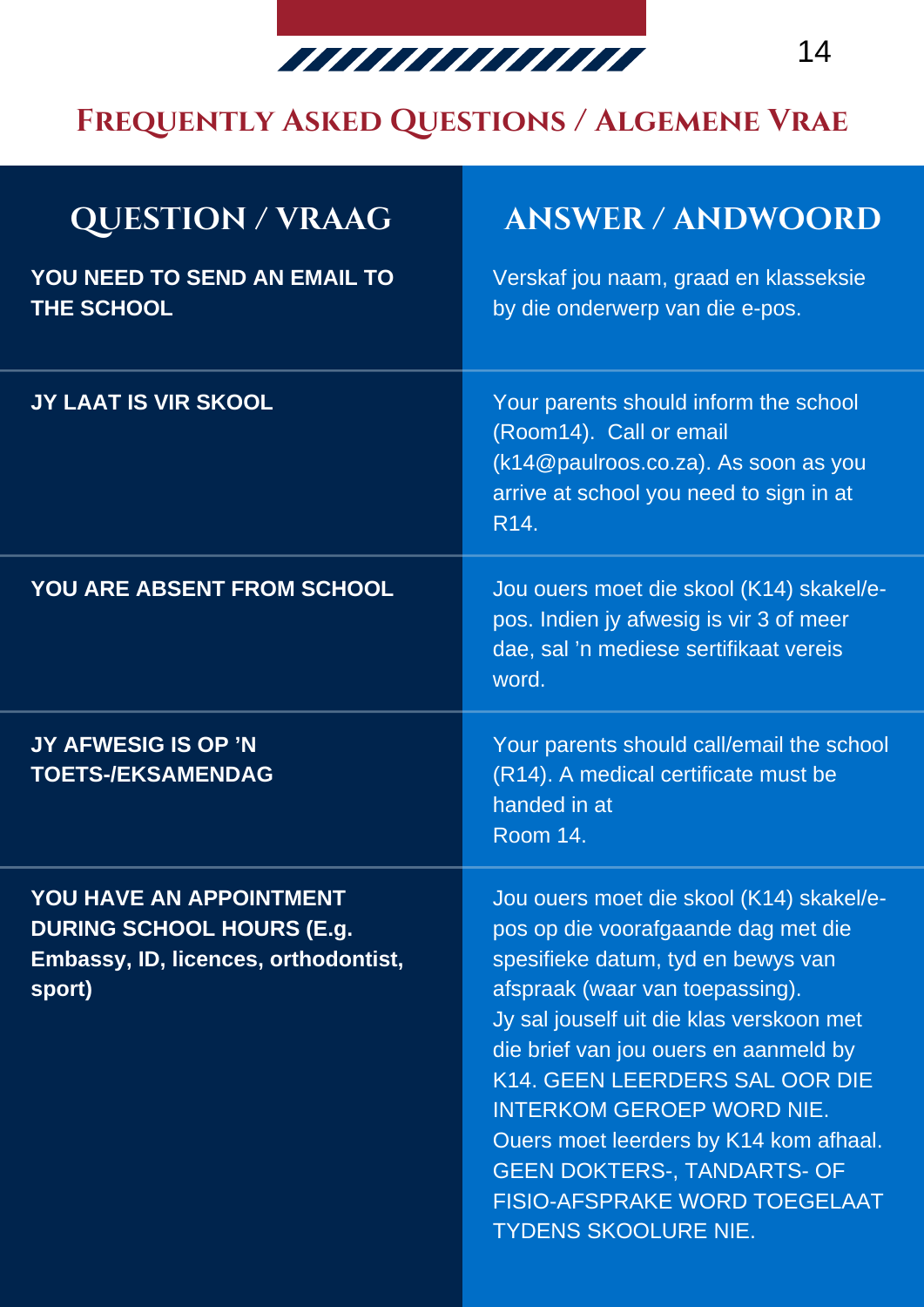

**JY SIEK VOEL OF BESEER WORD BY DIE SKOOL**

#### **QUESTION / VRAAG ANSWER / ANDWOORD**

Report to R14. A letter of permission to leave school will be given to you which must be signed by the grade head. Report to R14 again with the signed letter and then they will call your parents. NO LEARNER IS ALLOWED TO CALL HIS PARENTS FROM HIS CELL PHONE DURING SCHOOL HOURS. NO MEDICINE WILL BE ADMINISTERED AT R14/THE SICK BAY.

| YOU FEEL SICK OR ARE INJURED AT<br><b>SCHOOL AND YOU ARE A HOSTEL</b><br><b>LEARNER</b>                              | Meld aan by Kamer 14. Jou ouers sal<br>gekontak word, indien nodig of jy sal na<br>die dokter geneem word.                                        |
|----------------------------------------------------------------------------------------------------------------------|---------------------------------------------------------------------------------------------------------------------------------------------------|
| JY LATER GEDURENDE 'N<br><b>SKOOLDAG BY DIE SKOOL GAAN</b><br><b>AANKOM</b>                                          | Your parents should inform the school<br>(R14) by call /email. As soon as you<br>arrive at school you need to sign in at<br>R <sub>14</sub> .     |
| YOU WILL BE LEAVING EARLY OR<br><b>RETURNING LATE NEXT TERM</b>                                                      | Vra vir toestemming via e-pos by die<br>rektorskantoor en verskaf die rede vir<br>vroeg/laat koms.                                                |
| JY JOU OUERS MOET KONTAK<br><b>GEDURENDE DIE DAG/JOU OUERS</b><br><b>JOU MOET KONTAK GEDURENDE DIE</b><br><b>DAG</b> | Report to R14. They will contact your<br>parents. NO LEARNER IS ALLOWED TO<br><b>CALL HIS PARENTS FROM HIS CELL</b><br>PHONE DURING SCHOOL HOURS. |
| YOU FIND LOST PROPERTY                                                                                               | Handig dit in by K14.                                                                                                                             |
| JY VERLOOR VAN JOU EIENDOM BY<br><b>DIE SKOOL</b>                                                                    | Report lost/stolen property at R14.                                                                                                               |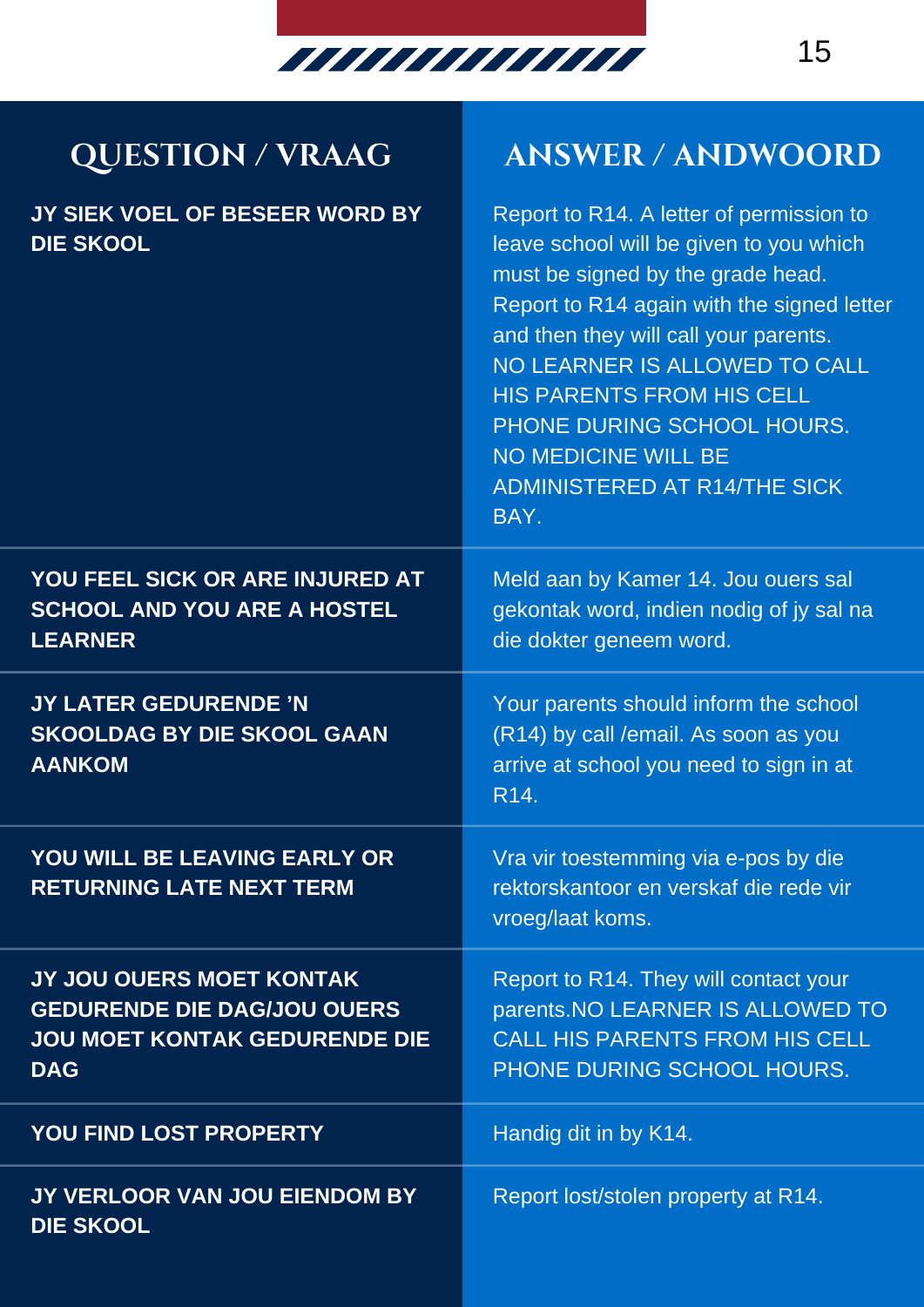

## **QUESTION / VRAAG ANSWER / ANDWOORD**

| FOR SOME EXCEPTIONAL REASON,<br>YOU ARE UNABLE TO WEAR THE<br><b>FULL SCHOOL UNIFORM</b> | Bring 'n brief van jou ouers skool toe en<br>dra dit by jou. Meld met die brief aan by<br>jou graadhoof wat die brief sal teken as<br>toestemming vir die uitsondering. |
|------------------------------------------------------------------------------------------|-------------------------------------------------------------------------------------------------------------------------------------------------------------------------|
| JY BENODIG 'N SLUITKAS                                                                   | Report to R14. Bookings for 2022 can<br>only be made from February after which<br>availability will be determined.                                                      |
| YOU LOSE, OR FORGET TO BRING<br><b>YOUR LOCKER KEY</b>                                   | Meld aan by K14.                                                                                                                                                        |
| JY VAN VAK WIL VERANDER                                                                  | Collect a subject change form from Mrs E<br>Horn (W7). Your parents must complete<br>the form. You take the completed form to<br>Mrs Horn.                              |
| <b>YOU WOULD LIKE TO CHANGE</b><br><b>SPORT OPTIONS</b>                                  | Lig jou huidige spanbestuurder eerste in<br>en meld dan aan by die sportkantoor vir<br>verdere inligting.                                                               |
| JY JOU ROOSTER VERLOOR HET EN NIE<br><b>WEET WAAR OM JOU KLAS TE VIND NIE</b>            | Report to your register teacher or R14.                                                                                                                                 |
| YOU NEED EMOTIONAL SUPPORT                                                               | Meld aan by Mev. C Pienaar se kantoor.<br>Indien hulle nie beskikbaar is nie, meld<br>aan by jou graadhoof of K14.                                                      |